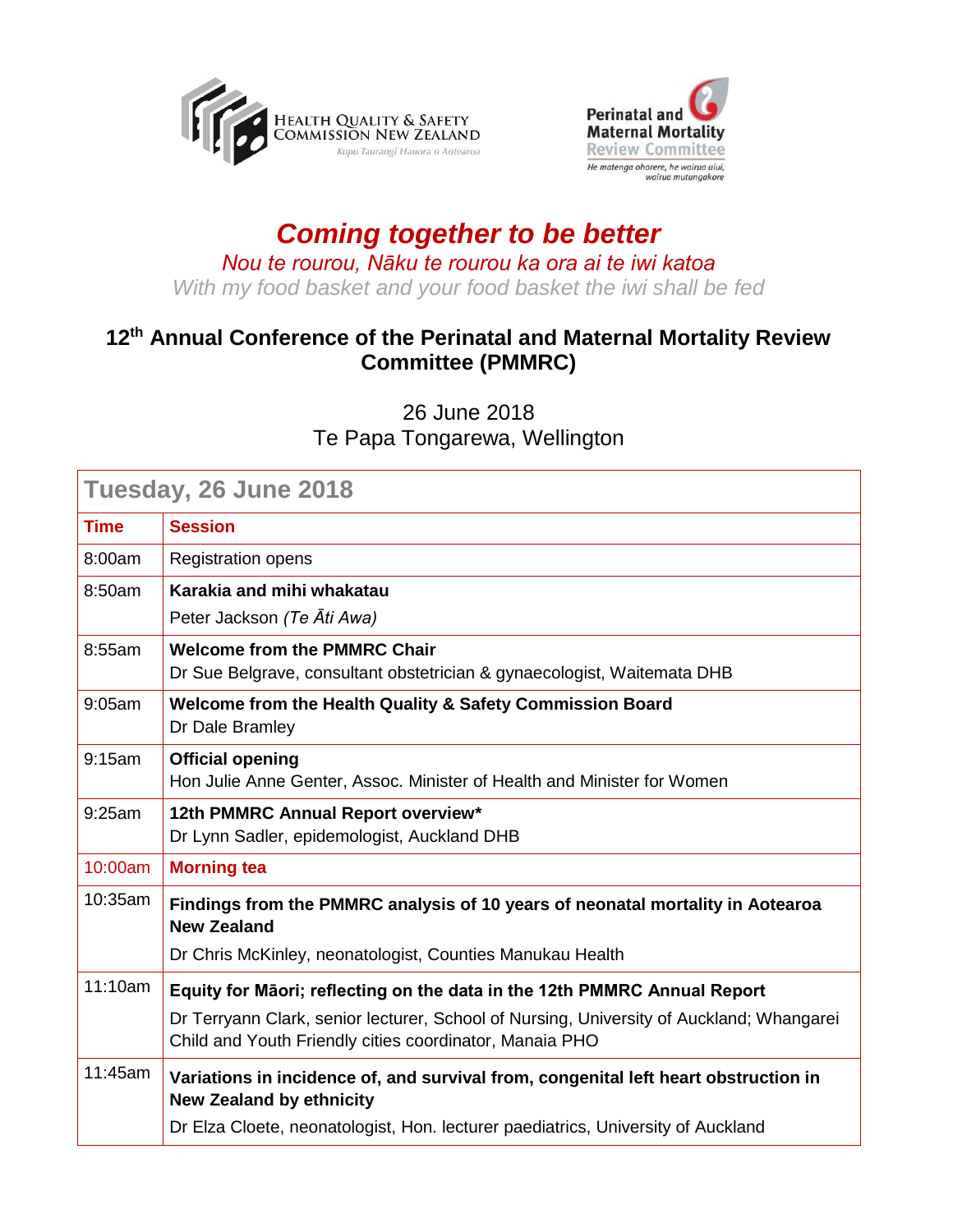| 12:10pm                                      | Finding the Third Space - Kanohi Kitea: to be seen, connected and empowered:<br>Finding the "space" between the data findings and the collective whanau/family voice to<br>achieve health equity                                                                                                                                                                                                                                                                       |                                                                                                                                                                                                                                                                                                                                                                                                                                                                                                                                                                                                                                                                                                                                |  |  |
|----------------------------------------------|------------------------------------------------------------------------------------------------------------------------------------------------------------------------------------------------------------------------------------------------------------------------------------------------------------------------------------------------------------------------------------------------------------------------------------------------------------------------|--------------------------------------------------------------------------------------------------------------------------------------------------------------------------------------------------------------------------------------------------------------------------------------------------------------------------------------------------------------------------------------------------------------------------------------------------------------------------------------------------------------------------------------------------------------------------------------------------------------------------------------------------------------------------------------------------------------------------------|--|--|
|                                              | Lisa Paraku, consumer representative, PMMRC; Vicki Culling, perinatal loss<br>consultant/trainer; and members of Sands Wellington & Hutt Valley                                                                                                                                                                                                                                                                                                                        |                                                                                                                                                                                                                                                                                                                                                                                                                                                                                                                                                                                                                                                                                                                                |  |  |
| 12:35pm                                      | Lunch                                                                                                                                                                                                                                                                                                                                                                                                                                                                  |                                                                                                                                                                                                                                                                                                                                                                                                                                                                                                                                                                                                                                                                                                                                |  |  |
| <b>Concurrent sessions</b>                   |                                                                                                                                                                                                                                                                                                                                                                                                                                                                        |                                                                                                                                                                                                                                                                                                                                                                                                                                                                                                                                                                                                                                                                                                                                |  |  |
| <b>Soundings Theatre</b><br>Rangimarie 1 & 2 |                                                                                                                                                                                                                                                                                                                                                                                                                                                                        |                                                                                                                                                                                                                                                                                                                                                                                                                                                                                                                                                                                                                                                                                                                                |  |  |
| 1:30 <sub>pm</sub>                           | Shining a light<br>Maternal mortality data has shone a light<br>on maternal suicide as a leading cause<br>of maternal death; we discuss practical<br>guidance for working with pregnant and<br>post-partum women to support improved<br>care.<br>Facilitated by the PMMRC Maternal<br><b>Mortality Review Working Group</b>                                                                                                                                            | Understanding the seriousness of maternal<br>morbidity<br>Miss J and the findings from panel<br>reviews of 32 women with sepsis, and<br>the ups and downs of being a morbidity<br>$\bullet$<br>reviewer.<br>Dr Matthew Drake, anaesthetist, Auckland<br>DHB; Linda Penlington, consumer<br>representative; Lucy Pettit, midwife,<br>Whanganui DHB;<br>Dr Leona Dann, maternity specialist, Health<br><b>Quality &amp; Safety Commission</b>                                                                                                                                                                                                                                                                                    |  |  |
| 2:15 <sub>pm</sub>                           | Time to move between rooms (five minutes)                                                                                                                                                                                                                                                                                                                                                                                                                              |                                                                                                                                                                                                                                                                                                                                                                                                                                                                                                                                                                                                                                                                                                                                |  |  |
| 2:20pm                                       | <b>Reducing perinatal mortality</b>                                                                                                                                                                                                                                                                                                                                                                                                                                    | <b>Perinatal investigations</b>                                                                                                                                                                                                                                                                                                                                                                                                                                                                                                                                                                                                                                                                                                |  |  |
|                                              | Update your knowledge about best<br>practice to further reduce stillbirth in<br>New Zealand:<br>detect and manage fetal growth<br>restriction; and<br>optimise maternal sleep<br>practices.<br>Professor Lesley McCowan, maternal<br>fetal medicine specialist, Auckland DHB<br>and Head of the Department of<br>Obstetrics and Gynaecology, University<br>of Auckland; Joyce Cowan, senior<br>lecturer - midwifery, AUT University.<br>Facilitated by Dr Sue Belgrave | Understanding the value of the investigation of<br>perinatal deaths and whanau/family<br>perspective:<br>post-mortem and alternatives to post-<br>mortems<br>women's views of late stillbirth post-<br>$\bullet$<br>mortem: findings from the New Zealand<br><b>Multicentre Stillbirth Study</b><br>whānau and family perspective of post-<br>$\bullet$<br>mortem and creating memories<br>Dr Kate Strachan, perinatal pathologist,<br>Wellington; Robin Cronin, PMMRC member,<br>midwife researcher, Auckland; Lisa Paraku,<br>consumer representative PMMRC member;<br><b>Vicki Culling, Perinatal Loss</b><br>Consultant/Trainer, Wellington; members of<br>Sands Wellington & Hutt Valley, Shyz Khan<br>and Yvonne Daymond |  |  |
| 3:05 <sub>pm</sub>                           | <b>Afternoon tea (30 minutes)</b>                                                                                                                                                                                                                                                                                                                                                                                                                                      |                                                                                                                                                                                                                                                                                                                                                                                                                                                                                                                                                                                                                                                                                                                                |  |  |